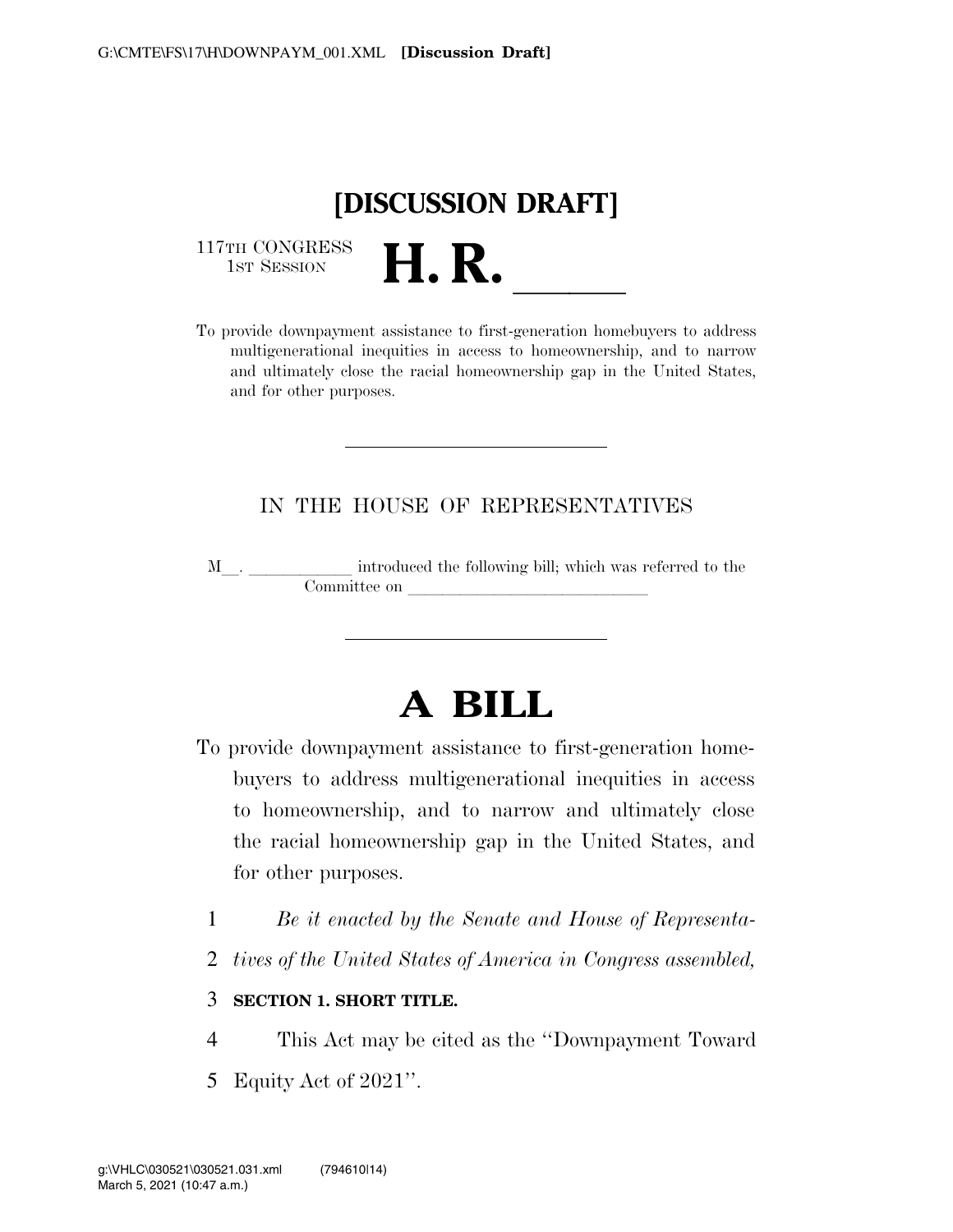$\mathfrak{D}$ 

### **SEC. 2. DOWNPAYMENT PROGRAM.**

 (a) ESTABLISHMENT.—The Secretary of the Treas- ury shall carry out a program under this Act to provide grants to States to provide financial assistance as provided in this Act to first-generation homebuyers in connection with downpayments made to acquire owner-occupied pri-mary residences.

 (b) FORMULA.—Amounts made available to carry out this Act shall be allocated among States in accordance with a formula established by the Secretary, which shall take into consideration population size, median area home prices, and racial disparities in homeownership rates.

 (c) ASSISTANCE.—Amounts from a grant under this Act shall be used only to provide assistance —

(1) on behalf of a qualified homebuyer; and

 (2) for costs in connection with the acquisition, involving an eligible mortgage loan, of an eligible home, including downpayment costs, closing costs, and costs to reduce the rates of interest on eligible mortgage loans.

21 (d) AMOUNT.—The amount of assistance provided on behalf of a qualified homebuyer with grant amounts under this Act may not exceed \$20,000, or \$25,000 in the case of a qualified homebuyer who is a socially and economi-cally disadvantaged individual.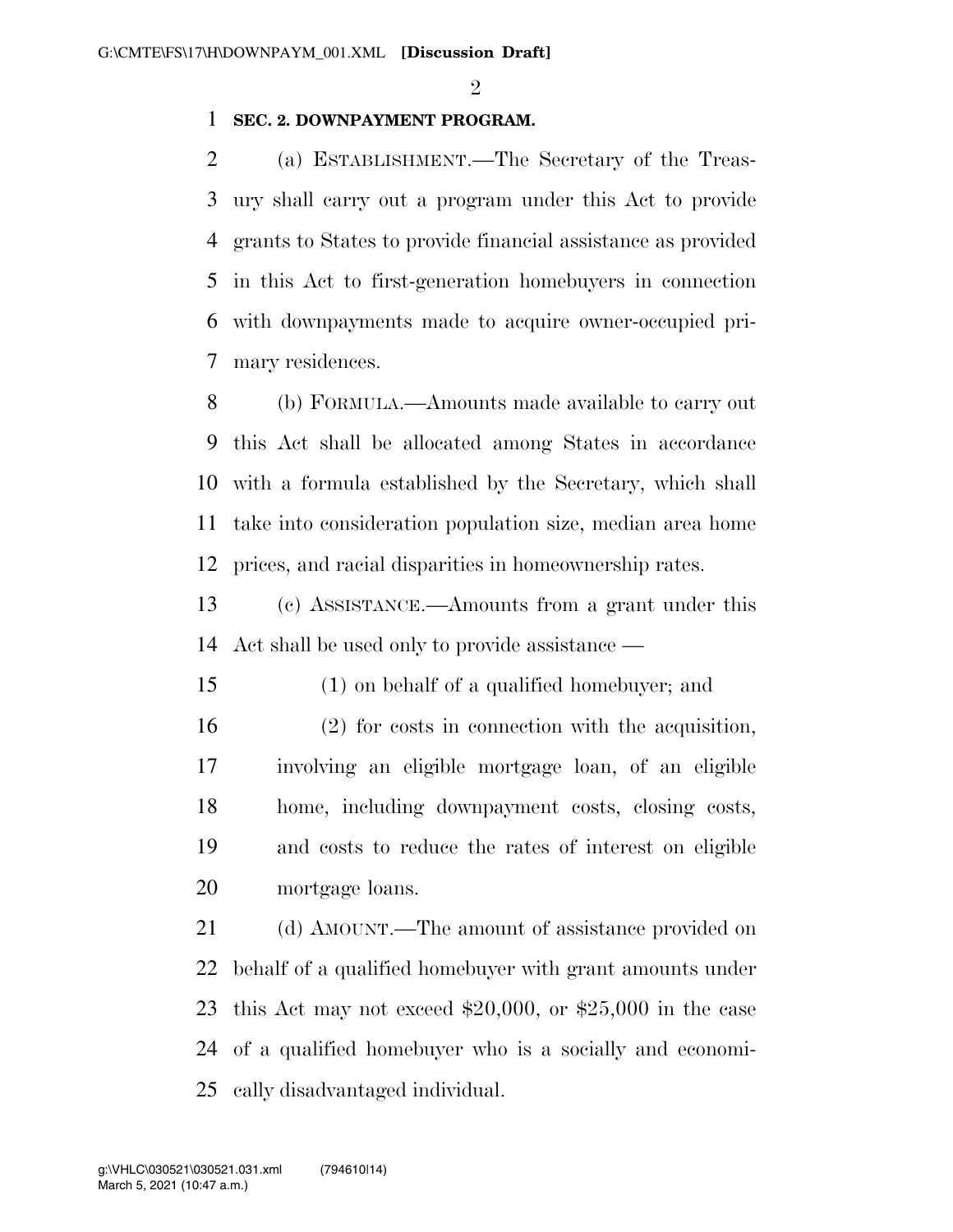(e) LAYERING OF ASSISTANCE.—Assistance from grant amounts under this Act may be provided on behalf of a qualified homebuyer who is receiving assistance from other sources, including other State, Federal, local, pri- vate, public, and nonprofit sources, for acquisition of an eligible home.

(f) ADMINISTRATION.—

 (1) IN GENERAL.—The Secretary shall require that each State receiving grant amounts under this Act administer the program to provide assistance with such amounts through the State housing fi- nance agency for the State or such other housing agency of the State as the Secretary considers ap- propriate, except that any such agency may, at the option of the agency, contract with a nonprofit enti- ty, including a community development financial in- stitution, minority depository institution, housing counseling agency, or community development credit union, to administer such assistance.

20 (2) AFFIRMATIVELY FURTHERING FAIR HOUS- ING.—For a State to be eligible to for a grant under this section, the State housing finance agency or the nonprofit entity administering such grant funds shall have an adopted a plan to affirmatively fur-thering fair housing that complies, as determined by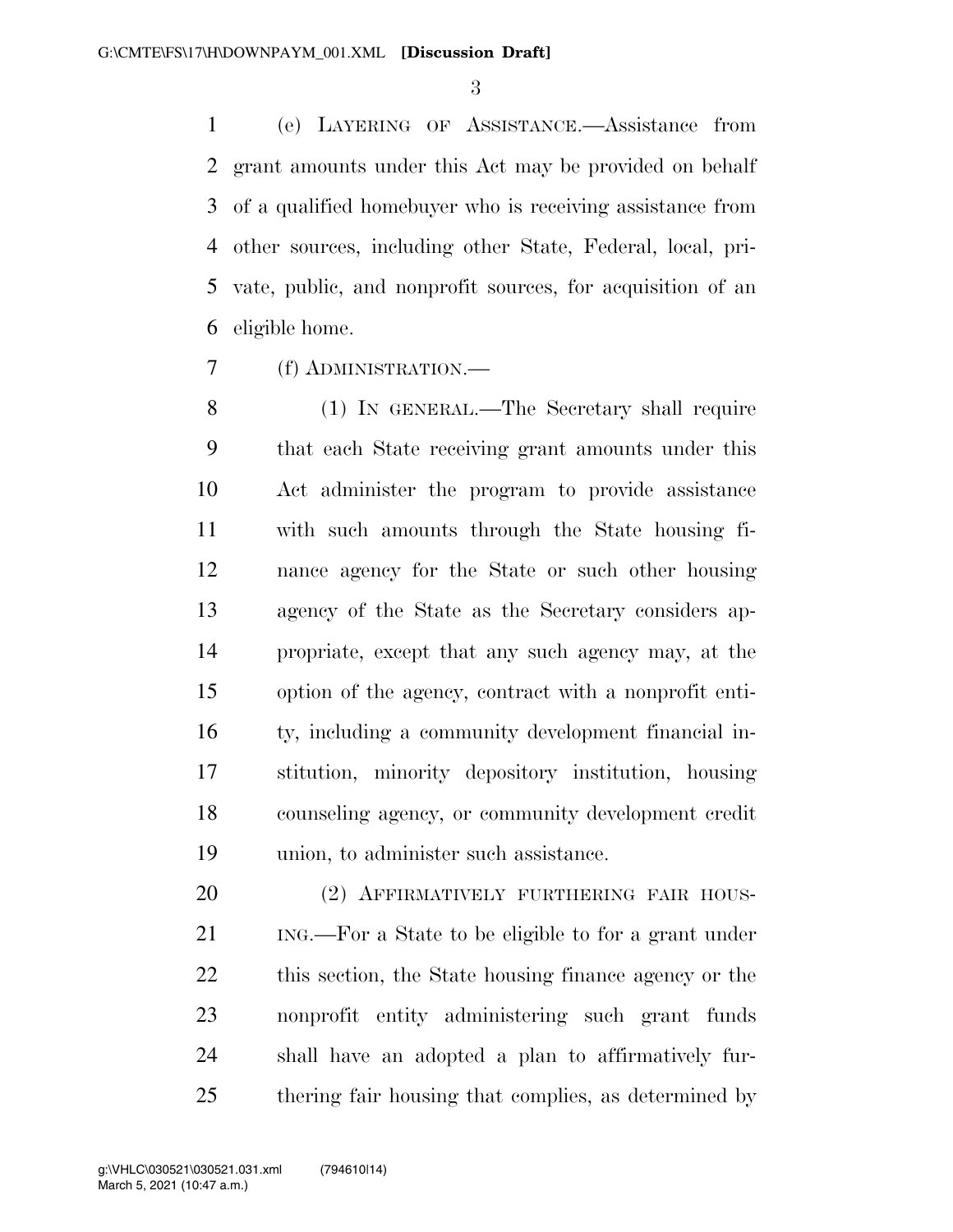the Secretary, with the final rule of the Secretary entitled ''Affirmatively Furthering Fair Housing'', as published on July 16, 2015 (80 Fed. Reg. 42272).

 (3) PROHIBITION OF PRIORITY.—In selecting qualified homebuyers for assistance with grant amounts under this Act, a State may not provide any priority or preference for homebuyers who are acquiring eligible homes with a mortgage loan made, insured, guaranteed, or otherwise assisted by the State housing finance agency for the State or any other housing agency of the State.

 (g) REALLOCATION.—The Secretary shall reallocate any grant funds under this Act allocated for a State for a fiscal year that remain unused at the end of such fiscal year among other States that demonstrate to the Sec- retary the capacity to expend such amounts and that are satisfactorily meeting the goals of the program under this Act, as determined by the Secretary.

## **SEC. 3. QUALIFIED HOMEBUYERS.**

 Assistance from grant amounts under this Act may be provided only on behalf of a homebuyer who meets all of the following requirements:

 (1) INCOME.—The homebuyer has an income that does not exceed—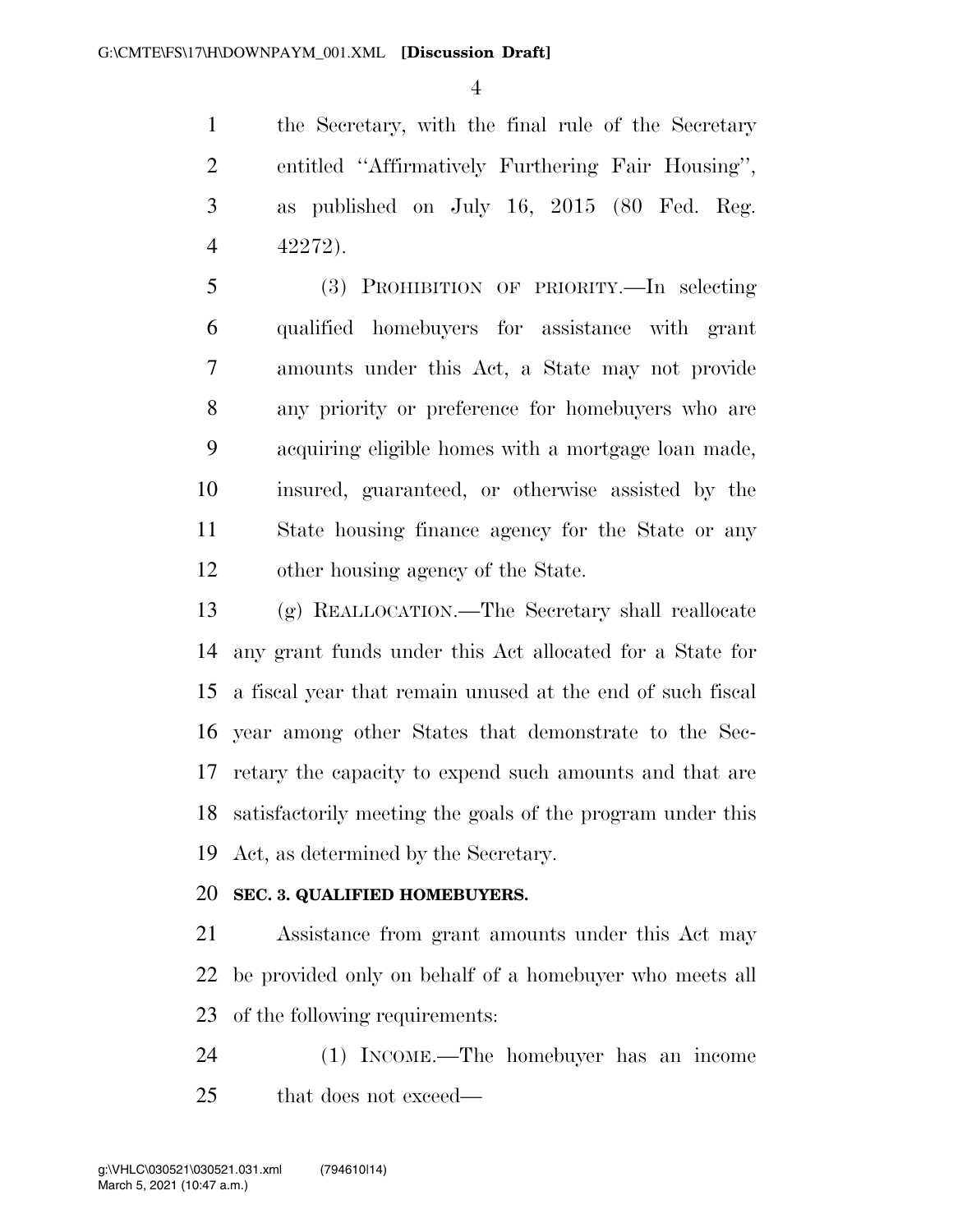| $\mathbf{1}$   | $(A)$ 120 percent of median income for the            |
|----------------|-------------------------------------------------------|
| $\overline{2}$ | area (as determined by the Secretary of Hous-         |
| 3              | ing and Urban Development) within which—              |
| $\overline{4}$ | (i) the eligible home to be acquired                  |
| 5              | using such assistance is located; or                  |
| 6              | (ii) the place of residence of the home-              |
| 7              | buyer is located; or                                  |
| 8              | (B) in the case of a homebuyer acquiring              |
| 9              | an eligible home that is located in a high-cost       |
| 10             | area. as determined by the Secretary, 180 per-        |
| 11             | cent of the median income for the area within         |
| 12             | which the eligible home to be acquired using          |
| 13             | such assistance is located; and                       |
| 14             | (2) FIRST-TIME HOMEBUYER.—The homebuyer               |
| 15             | has not, during the 3-year period ending upon acqui-  |
| 16             | sition of the eligible home to be acquired using such |
| 17             | assistance, had any present ownership interest in a   |
| 18             | principal residence in any State.                     |
| 19             | (3)<br>FIRST-GENERATION<br>HOMEBUYER.—The             |
| 20             | homebuyer is—                                         |
| 21             | $(A)$ an individual—                                  |
| 22             | (i) whose parents or legal guardians—                 |
| 23             | (I) do not own, and have not pre-                     |
| 24             | viously during the prospective home-                  |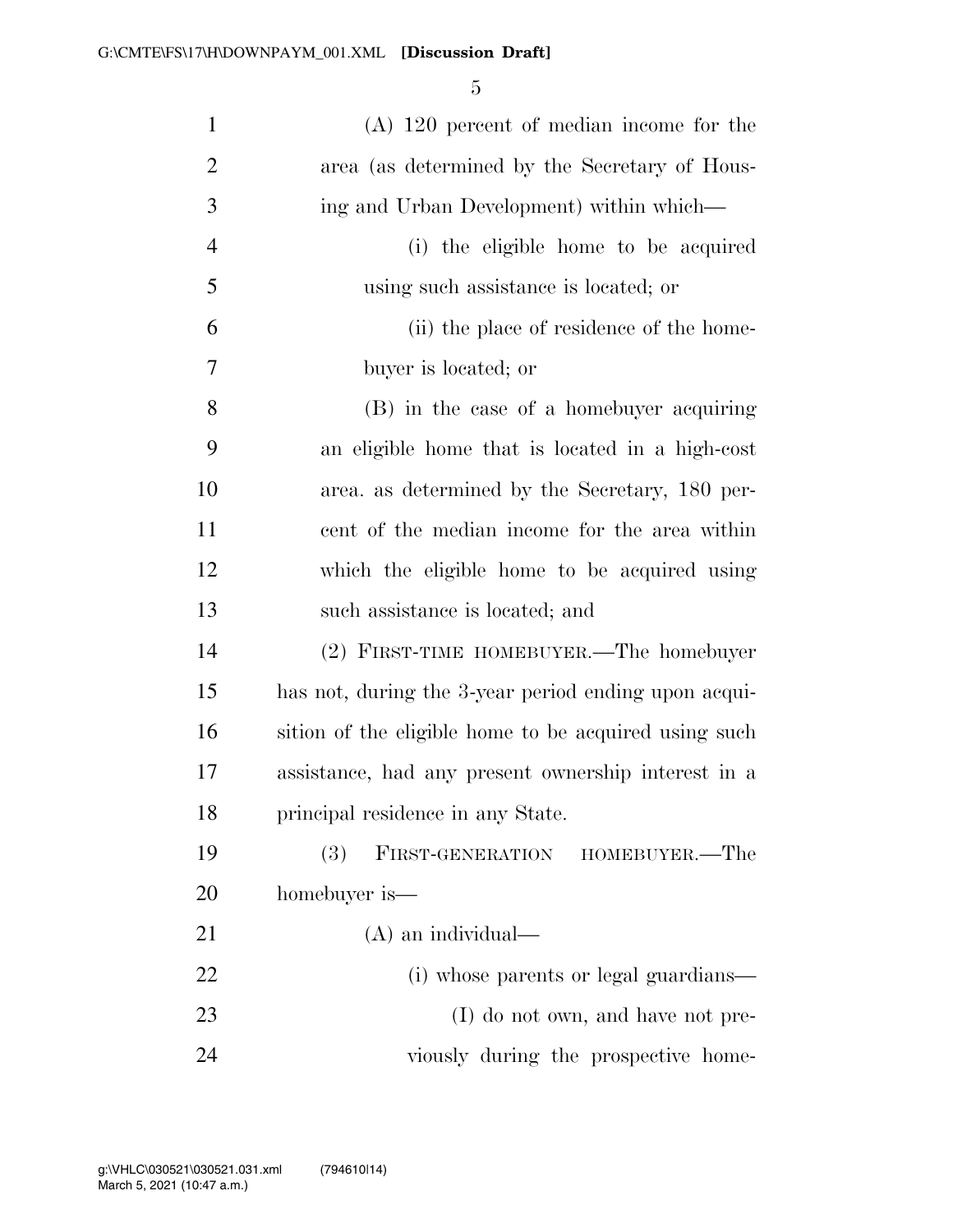| $\mathbf{1}$   | buyer's lifetime owned, a home in any         |
|----------------|-----------------------------------------------|
| $\overline{2}$ | State; or                                     |
| 3              | (II) have previously during the               |
| $\overline{4}$ | prospective homebuyer's<br>lifetime           |
| 5              | owned a home in any State, but—               |
| 6              | (aa) such home was lost due                   |
| $\tau$         | foreclosure, deed-in-lieu of<br>to            |
| 8              | foreclosure, or short sale; and               |
| 9              | (bb) have not, during the 3-                  |
| 10             | year period ending upon acquisi-              |
| 11             | tion of the eligible home to be ac-           |
| 12             | quired using such assistance, had             |
| 13             | any present ownership interest in             |
| 14             | a principal residence in<br>any               |
| 15             | State; and                                    |
| 16             | (ii) whose spouse has not, during the         |
| 17             | 3-year period ending upon acquisition of      |
| 18             | the eligible home to be acquired using such   |
| 19             | assistance, had any present ownership in-     |
| 20             | terest in a principal residence in any State; |
| 21             | <b>or</b>                                     |
| 22             | (B) an individual who has at any time         |
| 23             | been placed in foster care.                   |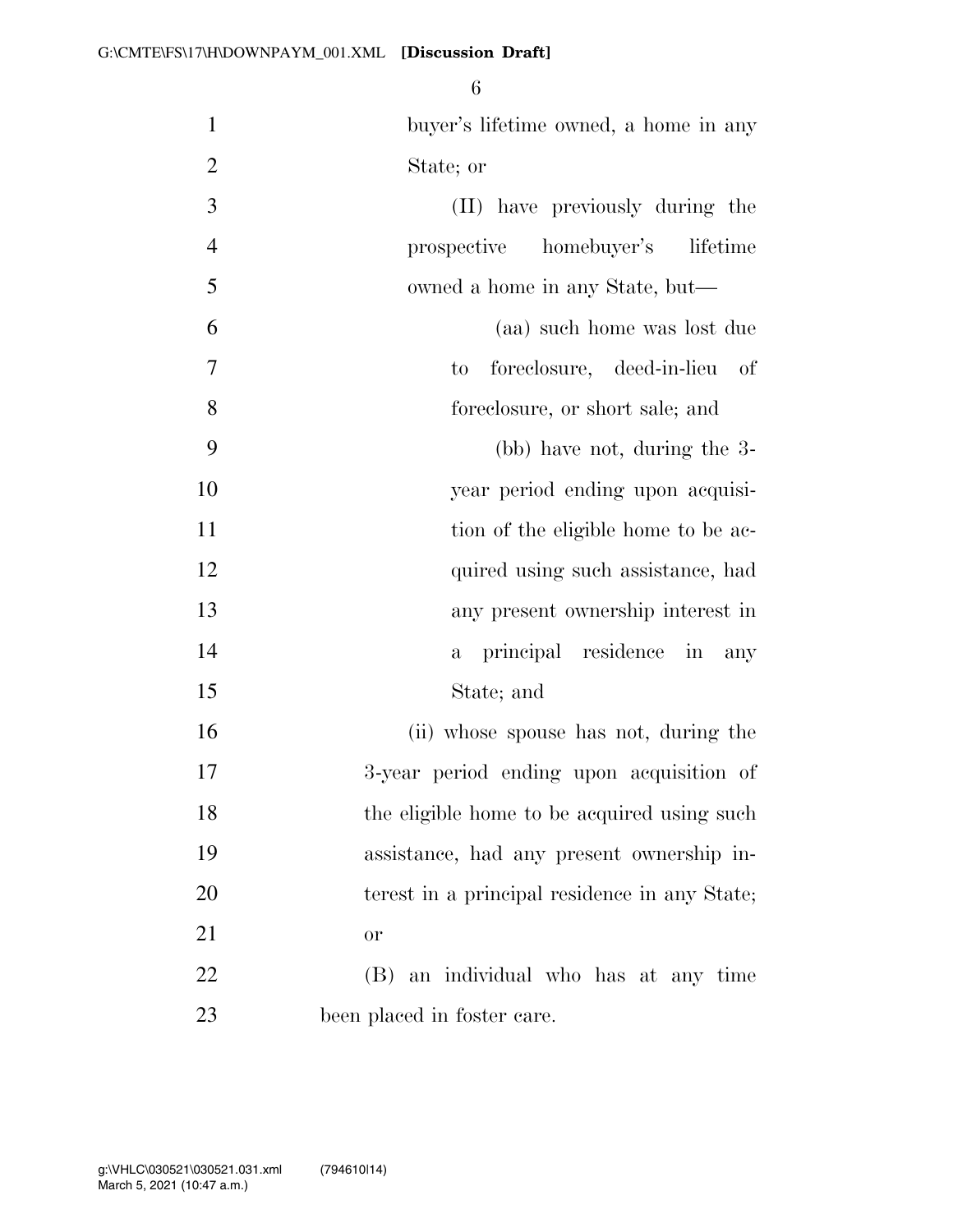#### **SEC. 4. ELIGIBLE HOMES.**

 (a) IN GENERAL.—Assistance from grant amounts under this Act may be provided only in connection with the acquisition by a qualified homebuyer of a residential property that—

(1) consists of 1 to 4 dwelling units; and

 (2) will be occupied by the qualified homebuyer, in accordance with such assurances and commit- ments as the Secretary shall require, as the primary residence of the homebuyer, subject to subsection (b).

(b) REPAYMENT OF ASSISTANCE.—

 (1) REQUIREMENT.—The Secretary shall re-14 quire that, if a homebuyer on behalf of whom assist- ance is provided from grant amounts under this Act ceases to occupy the property acquired using such assistance as the primary residence of the home-buyer, the homebuyer shall repay to the Secretary—

 (A) 100 percent of the amount of such as- sistance, if such failure to occupy commences before the expiration of the 12-month period be-22 ginning on the date of acquisition;

23 (B) 80 percent of the amount of such as- sistance, if such failure to occupy commences after the expiration of the 12-month period be-ginning on such date of acquisition but before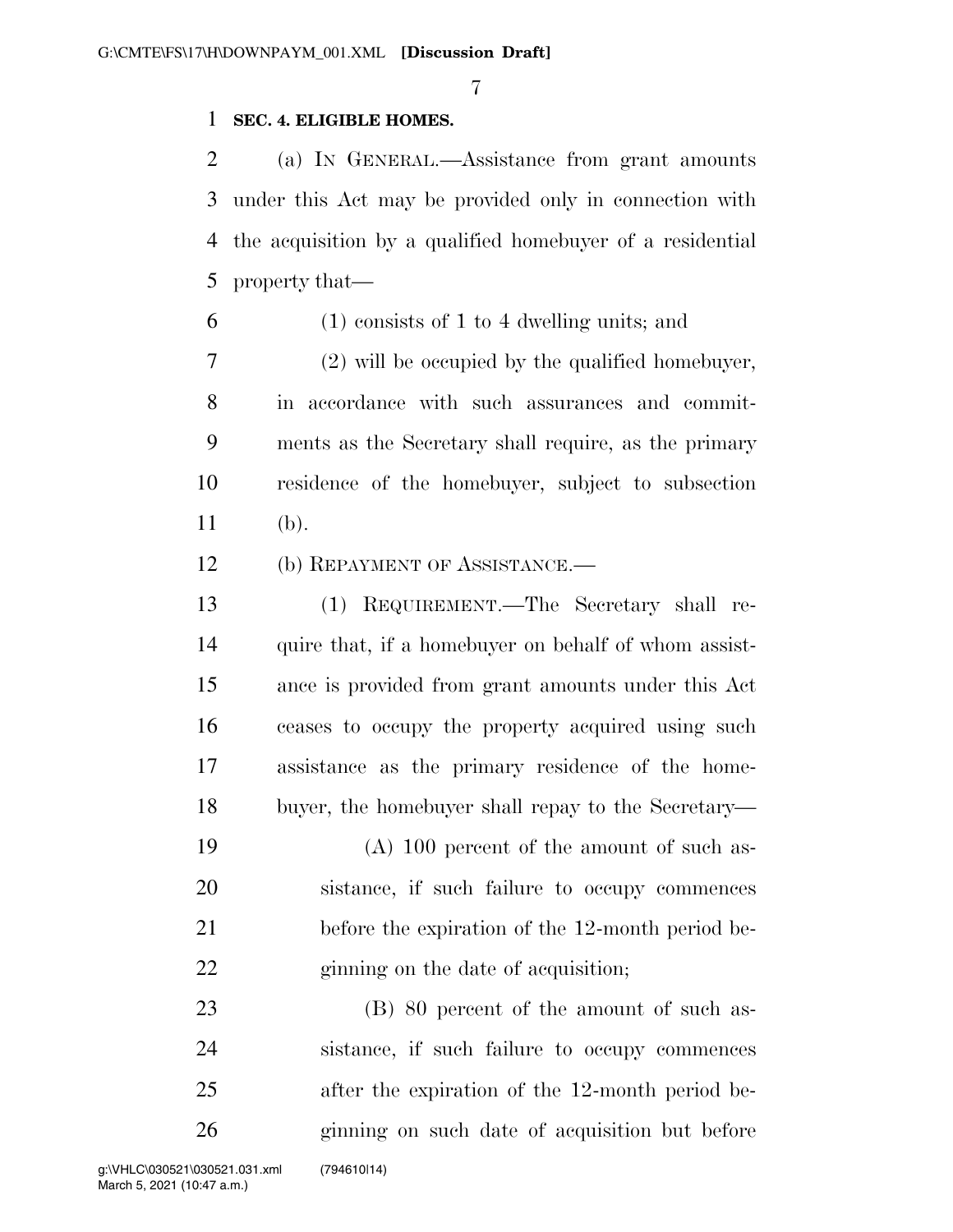1 the expiration of the 24-month period beginning on such date of acquisition;

 (C) 60 percent of the amount of such as- sistance, if such failure to occupy commences after the expiration of the 24-month period be- ginning on such date of acquisition but before the expiration of the 36-month period beginning on such date of acquisition;

 (D) 40 percent of the amount of such as- sistance, if such failure to occupy commences after the expiration of the 36-month period be- ginning on such date of acquisition but before the expiration of the 48-month period beginning on such date of acquisition; and

 (E) 20 percent of the amount of such as- sistance, if such failure to occupy commences after the expiration of the 48-month period be- ginning on such date of acquisition but before the expiration of the 60-month period beginning on such date of acquisition.

 (2) LIMITATION.—Notwithstanding paragraph (1), if a homebuyer on behalf of whom assistance is provided from grant amounts under this Act sells the property acquired with such assistance before the expiration of the 60-month period beginning on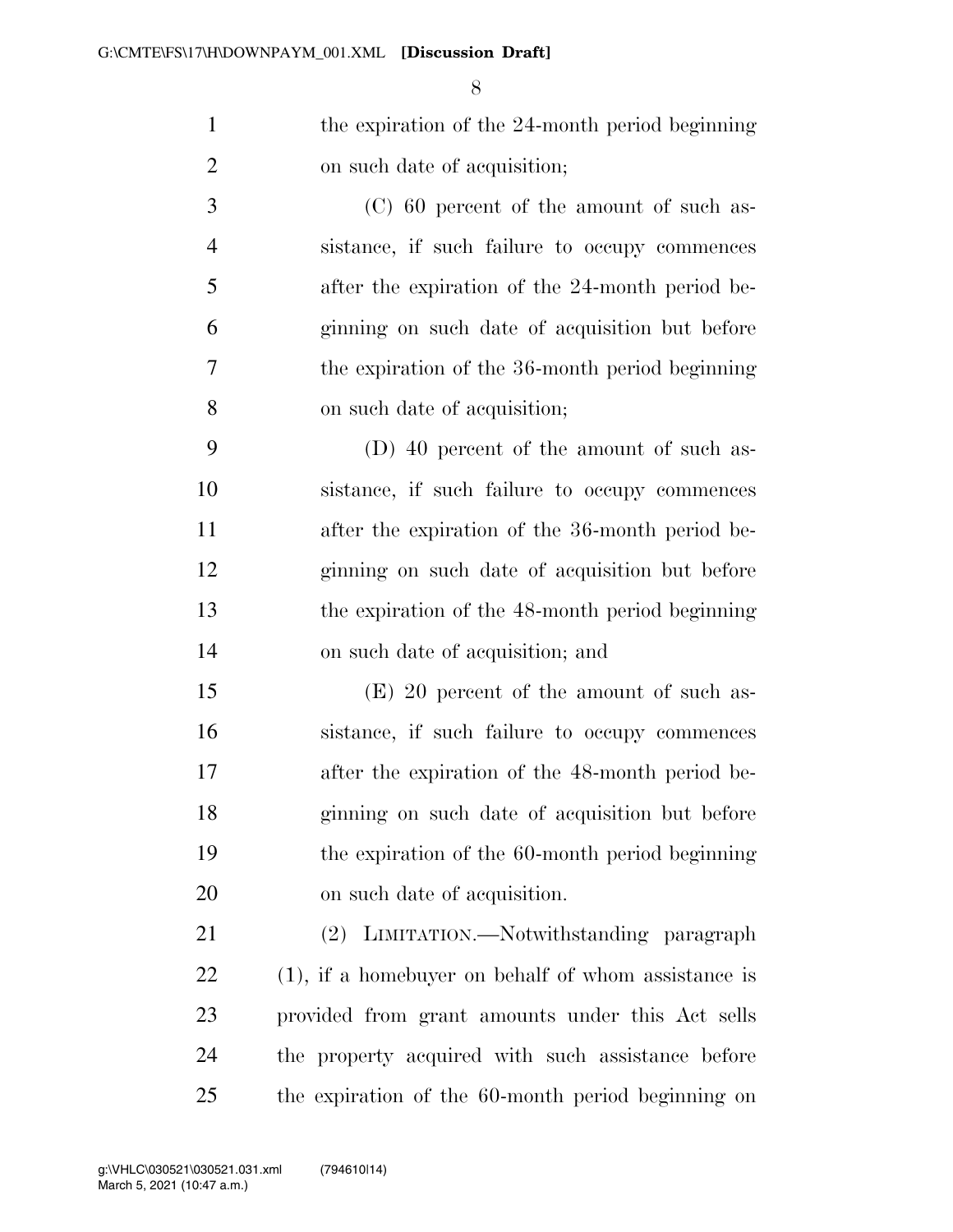such date of acquisition and the proceeds from such sale are less than the amount the homebuyer is re- quired to repay the Secretary under paragraph (1), the homebuyer shall not be liable to the Secretary for repayment of the amount of such shortage.

 (c) LAND TRUSTS AND SHARED EQUITY PRO- GRAMS.—Assistance from grant amounts under this Act may be provided in connection with an eligible home made available through a community land trust or shared equity homeownership program.

#### **SEC. 5. ELIGIBLE MORTGAGE LOANS.**

 Assistance from grant amounts under this Act may be provided only in connection with the acquisition of a eligible home involving a residential mortgage loan that—

 (1) meets the underwriting requirements and dollar amount limitations for acquisition by the Fed- eral National Mortgage Association or the Federal Home Loan Mortgage Corporation;

 (2) is made, insured, or guaranteed under title 20 II of the National Housing Act (12 U.S.C. 1707 et seq.) or title V of the Housing Act of 1949 (42 U.S.C. 1471 et seq.); or

 (3) is a qualified mortgage, as such term is de-24 fined in section  $129C(b)(2)$  of the Truth in Lending Act (15 U.S.C. 1639c(b)(2)).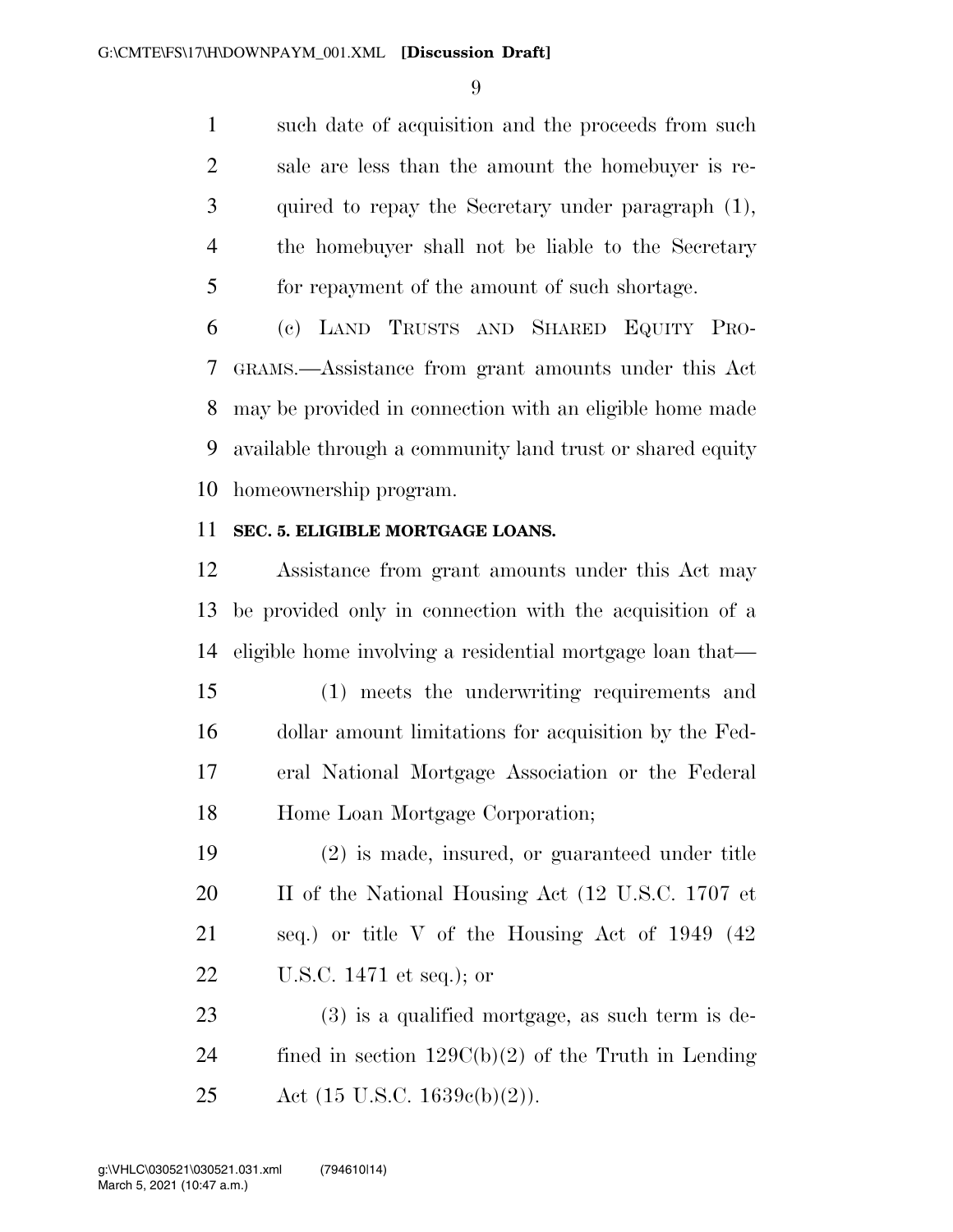#### **SEC. 6. HOUSING COUNSELING REQUIREMENT.**

 (a) IN GENERAL.—Except as provided pursuant to subsection (b), assistance with grant amounts under this Act may not be provided on behalf of qualified homebuyer unless such homebuyer has completed a program of coun- seling with respect to the responsibilities and financial management involved in homeownership, as the Secretary shall require, provided through a counseling agency ap- proved by the Secretary of Housing and Urban Develop-ment.

 (b) EXCEPTION.—The Secretary shall provide that States may waive the requirement under subsection (a) for qualified homebuyers who are highly qualified with re- spect to undertaking homeownership, based on clearly es- tablished underwriting criteria as the Secretary shall pro-vide.

 (c) REFERRAL UPON MORTGAGE DENIAL.—The Sec- retary shall require that any qualified homebuyer who has completed a counseling program referred to in subsection (a) or for whom such requirement is waived pursuant to subsection (b), who receives a commitment for assistance with grant amounts under this Act, and who applies for an eligible mortgage loan for acquisition of an eligible home and is denied such mortgage loan shall be referred to a counseling agency described in subsection (a) for counseling relating to such denial.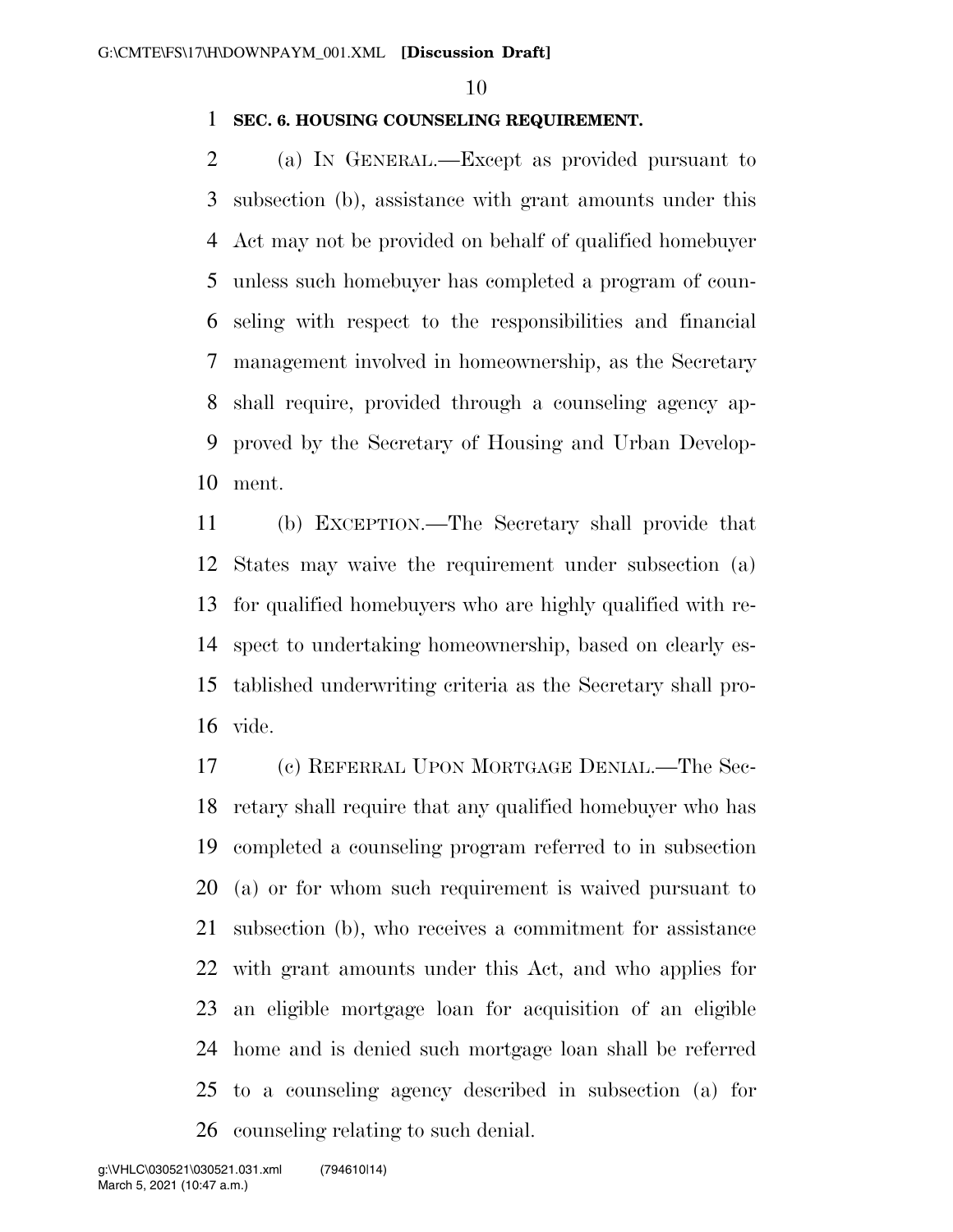(d) FUNDING.—Of any amounts appropriated to carry out this Act, the Secretary shall use not less than 5 percent for costs of providing counseling referred to in subsection (a).

#### **SEC. 7. ADMINISTRATIVE COSTS.**

 Of any grant amounts under this Act received by a State, the State may use not more than 5 percent for ad- ministrative costs of and training for carrying out the pro- gram of the State to provide assistance with such grant amounts.

#### **SEC. 8. REPORTS.**

 (1) IN GENERAL.—For each fiscal year during which the Secretary makes grants under this Act, the Secretary shall submit a report to the Congress that shall include—

 (A) demographic information regarding ap- plicants for assistance provided pursuant to this Act, including race, ethnicity, and gender;

 (B) information regarding the types of as- sistance provided, including downpayment as- sistance, assistance with closing costs, and as- sistance to reduce mortgage loan interest rates; (C) information regarding properties ac-quired using such assistance, including location,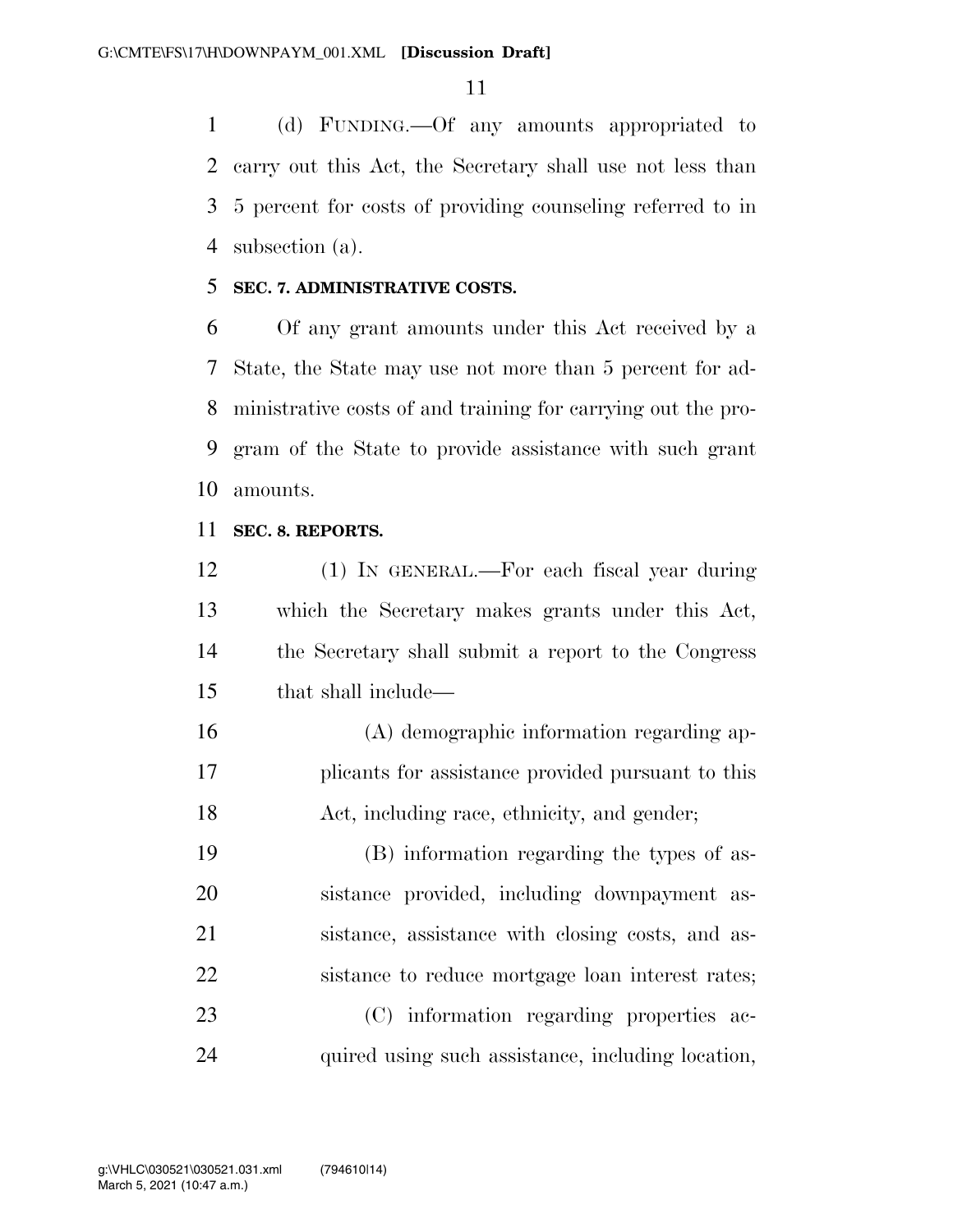property value, property type, and first mort-gage type and investor.

 (2) CAPACITY BUILDING.—Of any amounts ap- propriated to carry out this Act, the Secretary shall use not more than 1 percent to assist States to de- velop capacity to meet the requirements under para-graph (1).

#### **SEC. 9. COMPELLING INTEREST STUDY.**

 The Secretary of Housing and Urban Development and the Attorney General shall conduct a study to dem- onstrate that there is a compelling interest to grant funds for downpayment assistance to socially and economically disadvantaged individuals, as such term is defined in sec- tion 10. The Secretary of the Treasury shall provide States provided grant amounts under this Act an oppor- tunity to modify their programs for assistance under this Act according to the findings of such study.

#### **SEC. 10. DEFINITIONS.**

 For purposes of this Act, the following definitions shall apply:

21 (1) COMMUNITY LAND TRUST.—The term ''community land trust' '' means a nonprofit organi- zation or State or local governments or instrumen-talities that—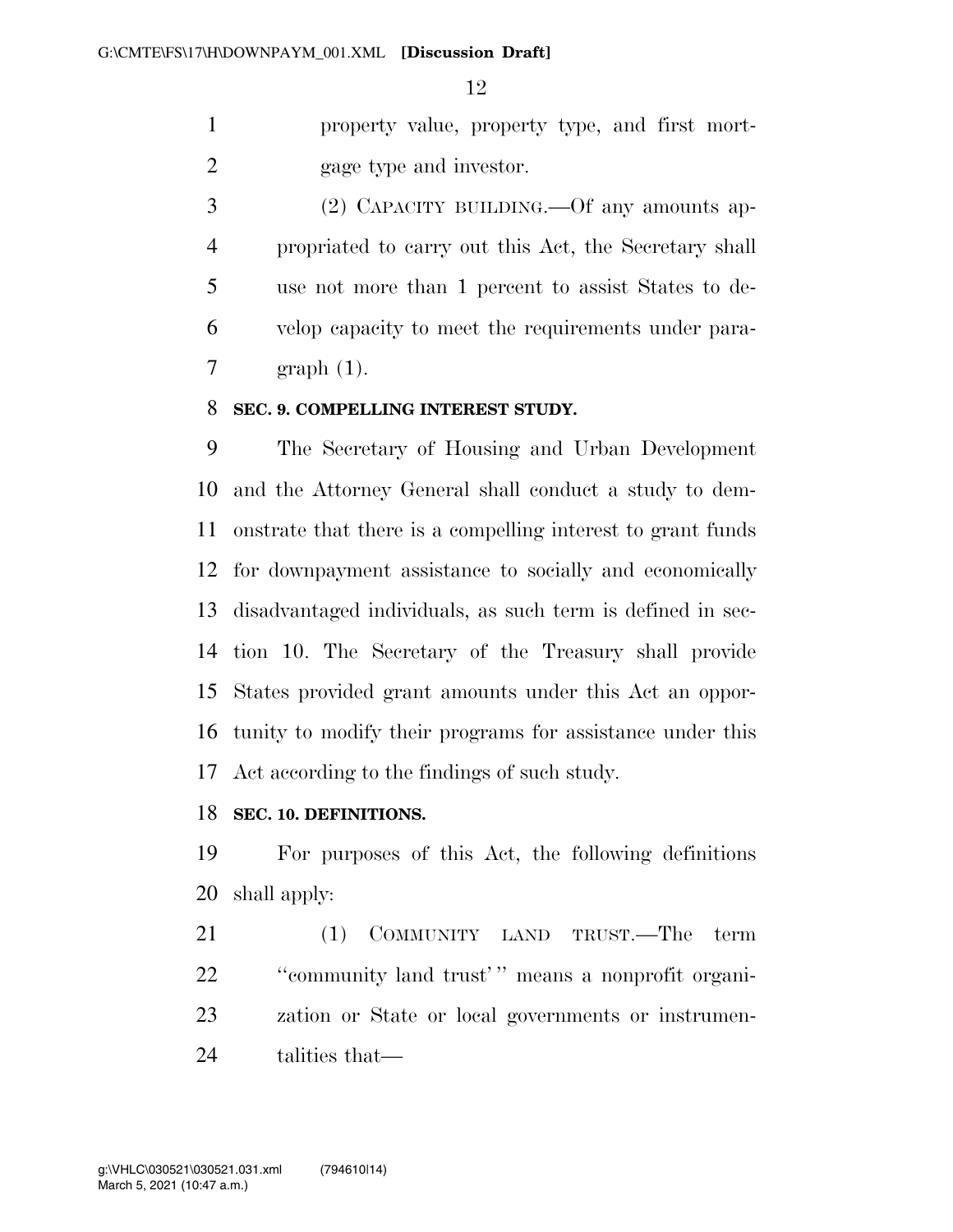| $\mathbf{1}$   | (A) use a ground lease or deed covenant              |
|----------------|------------------------------------------------------|
| $\overline{2}$ | with an affordability period of at least 30 years    |
| 3              | or more to-                                          |
| $\overline{4}$ | (i) make homeownership units afford-                 |
| 5              | able to households; and                              |
| 6              | (ii) stipulate a preemptive option to                |
| 7              | purchase the affordable homeownership                |
| 8              | units so that the affordability of the units         |
| 9              | is preserved for successive income-eligible          |
| 10             | households; and                                      |
| 11             | (B) monitor properties to ensure afford-             |
| 12             | ability is preserved.                                |
| 13             | ELIGIBLE HOME.—The term "eligible<br>(2)             |
| 14             | home" means a residential dwelling, including a unit |
| 15             | in a condominium or cooperative project or a manu-   |
| 16             | factured housing unit, that meets the requirements   |
| 17             | of section 4.                                        |
| 18             | (3) ELIGIBLE MORTGAGE LOAN.—The term "el-            |
| 19             | igible mortgage loan" means a residential mortgage   |
| 20             | loan that meets the requirements of section 5.       |
| 21             | QUALIFIED<br>HOMEBUYER.—The<br>(4)<br>term           |
| 22             | "qualified homebuyer" means a homebuyer who          |
| 23             | meets the requirements of section 3.                 |
| 24             | (5) SECRETARY.—The term "Secretary" means            |
| 25             | the Secretary of the Treasury.                       |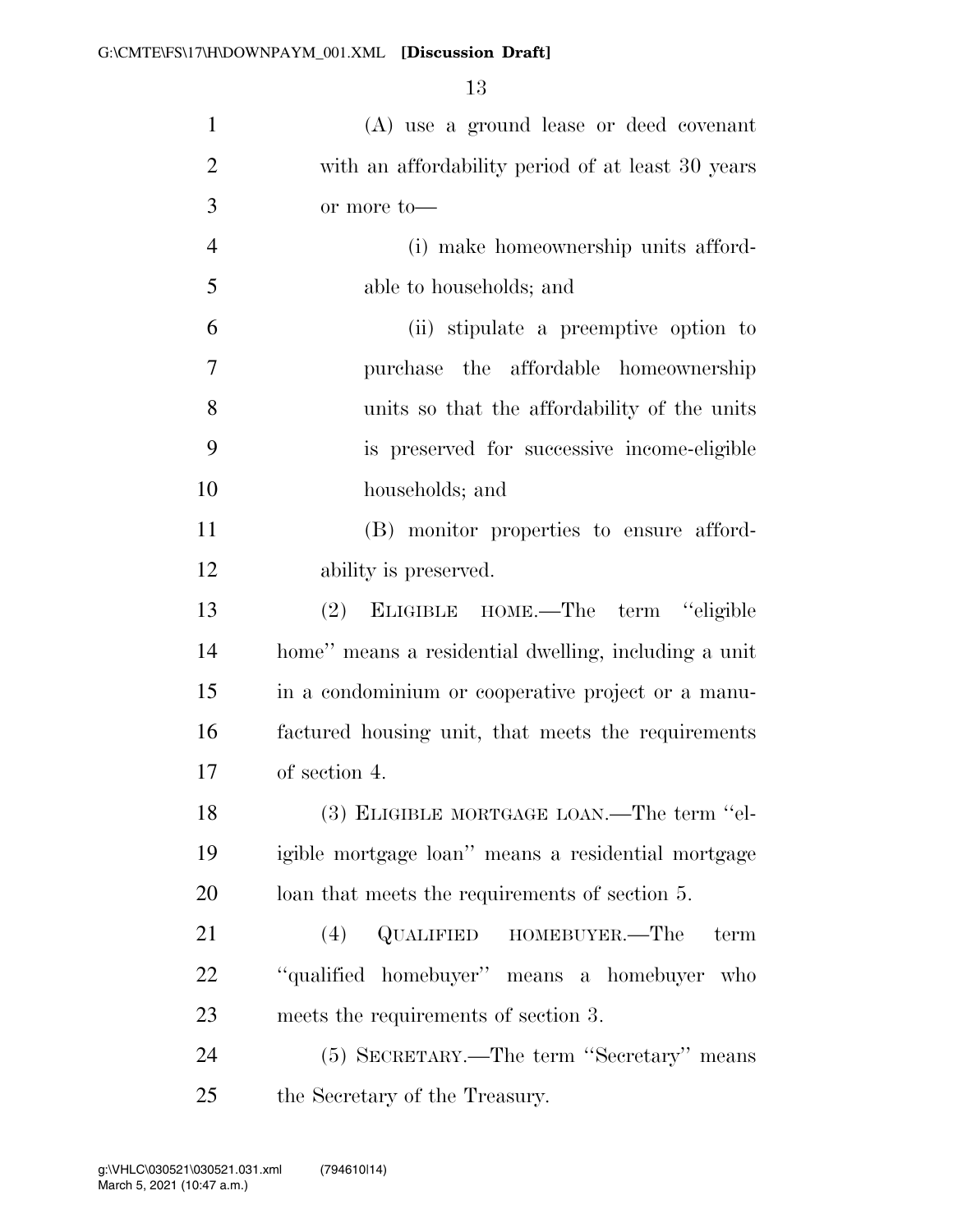| $\mathbf{1}$   | (6) SHARED EQUITY HOMEOWNERSHIP PRO-              |
|----------------|---------------------------------------------------|
| $\overline{2}$ | GRAM.                                             |
| 3              | (A) IN GENERAL.—The term "shared eq-              |
| $\overline{4}$ | uity homeownership program" means affordable      |
| 5              | homeownership preservation through a resale       |
| 6              | restriction program administered by a commu-      |
| 7              | nity land trust, other nonprofit organization, or |
| 8              | State or local government or instrumentalities.   |
| 9              | (B)<br>AFFORDABILITY REQUIREMENTS.                |
| 10             | Any such program under subparagraph (A)           |
| 11             | shall—                                            |
| 12             | (i) provide affordable homeownership              |
| 13             | opportunities to households; and                  |
| 14             | (ii) utilize a ground lease, deed re-             |
| 15             | striction, subordinate loan, or similar legal     |
| 16             | mechanism that includes provisions ensur-         |
| 17             | ing that the program shall—                       |
| 18             | (I) maintain the homeownership                    |
| 19             | unit as affordable for subsequent very            |
| 20             | low-, low-, or moderate-income fami-              |
| 21             | lies for an affordability term of at              |
| 22             | least 30 years after recordation;                 |
| 23             | (II) apply a resale formula that                  |
| 24             | limits the homeowner's proceeds upon              |
| 25             | resale; and                                       |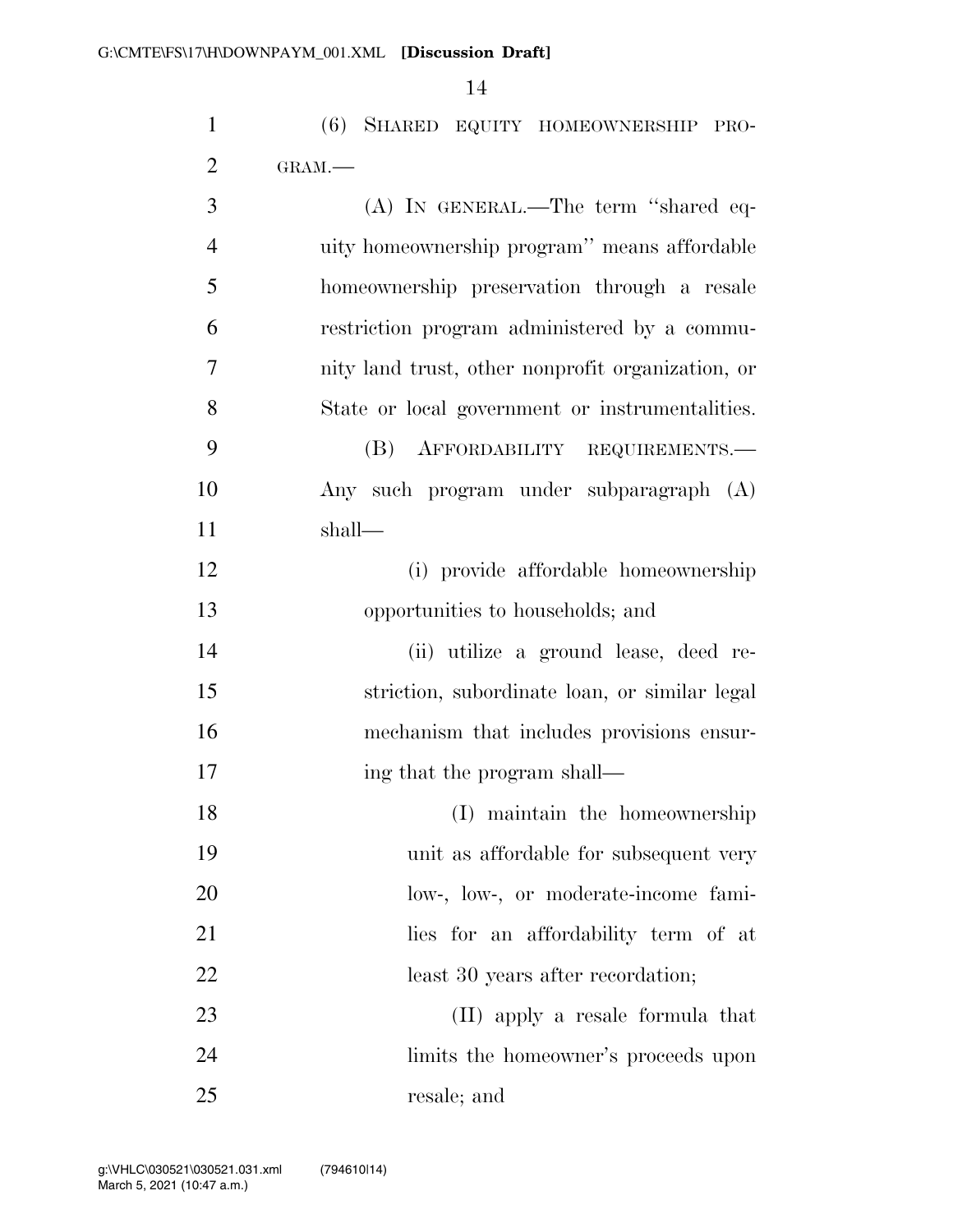| $\mathbf{1}$   | (III) provide the program admin-                   |
|----------------|----------------------------------------------------|
| $\overline{2}$ | istrator or such administrator's as-               |
| 3              | signee a preemptive option to pur-                 |
| $\overline{4}$ | chase the homeownership unit from                  |
| 5              | the homeowner at resale.                           |
| 6              | (7) SOCIALLY AND ECONOMICALLY DISADVAN-            |
| 7              | TAGED INDIVIDUAL.—The term "socially and eco-      |
| 8              | nomically disadvantaged individual" means an indi- |
| 9              | vidual who meets the following requirements:       |
| 10             | (A) SOCIAL DISADVANTAGE.—                          |
| 11             | (i) IN GENERAL.—The individual is a                |
| 12             | member of a socially disadvantaged group,          |
| 13             | which social disadvantage stems from cir-          |
| 14             | cumstances beyond their control, whose             |
| 15             | members have been subjected to racial or           |
| 16             | ethnic prejudice within United States soci-        |
| 17             | ety because of their identity as members of        |
| 18             | such group without regard to their indi-           |
| 19             | vidual qualities.                                  |
| 20             | PRESUMPTION; REBUTTAL.—An<br>(ii)                  |
| 21             | individual identifying as Black, Hispanic,         |
| 22             | Native American, or Asian American, or             |
| 23             | any combination thereof, shall be presumed         |
| 24             | to be socially disadvantaged for purposes          |
| 25             | of clause (i). Such presumption may be re-         |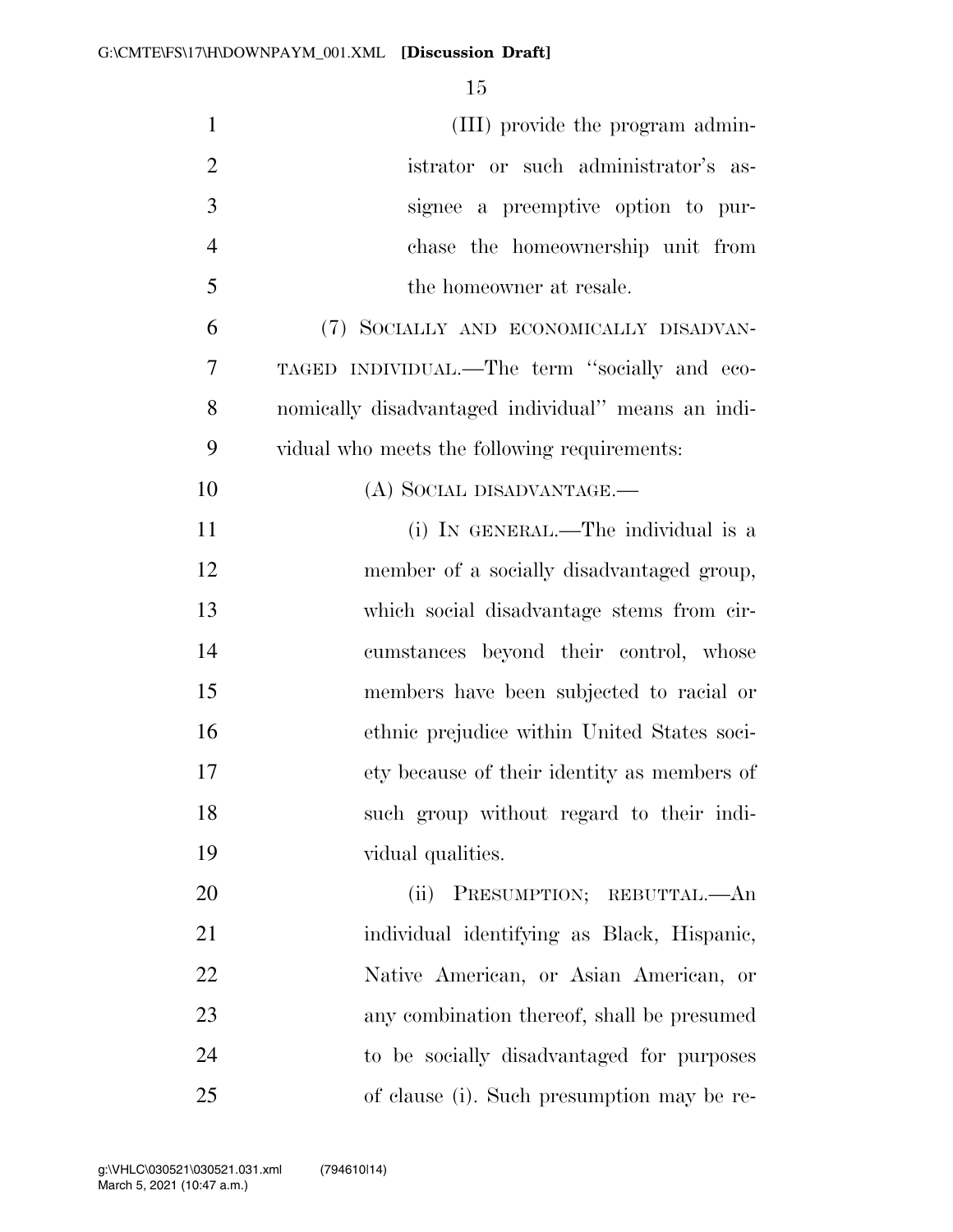| $\mathbf{1}$   | butted with credible evidence to the con-     |
|----------------|-----------------------------------------------|
| $\overline{2}$ | trary.                                        |
| 3              | (iii) BURDEN OF PROOF.—An indi-               |
| $\overline{4}$ | vidual who does not identify as described     |
| 5              | in clause (ii) shall be required to establish |
| 6              | individual social disadvantage for purposes   |
| $\overline{7}$ | of clause (i) by a preponderance of the evi-  |
| 8              | dence.                                        |
| 9              | (B) ECONOMIC DISADVANTAGE.—The indi-          |
| 10             | vidual has an income that does not exceed—    |
| 11             | $(i)$ 120 percent of median income for        |
| 12             | the area (as determined by the Secretary      |
| 13             | of Housing and Urban Development) with-       |
| 14             | in which-                                     |
| 15             | (I) the eligible home to be ac-               |
| 16             | quired using such assistance is lo-           |
| 17             | cated; or                                     |
| 18             | (II) the place of residence of the            |
| 19             | homebuyer is located; or                      |
| 20             | (ii) in the case of a homebuyer acquir-       |
| 21             | ing an eligible home that is located in a     |
| 22             | high-cost area, as determined by the Sec-     |
| 23             | retary, 180 percent of the median income      |
| 24             | for the area within which the eligible home   |